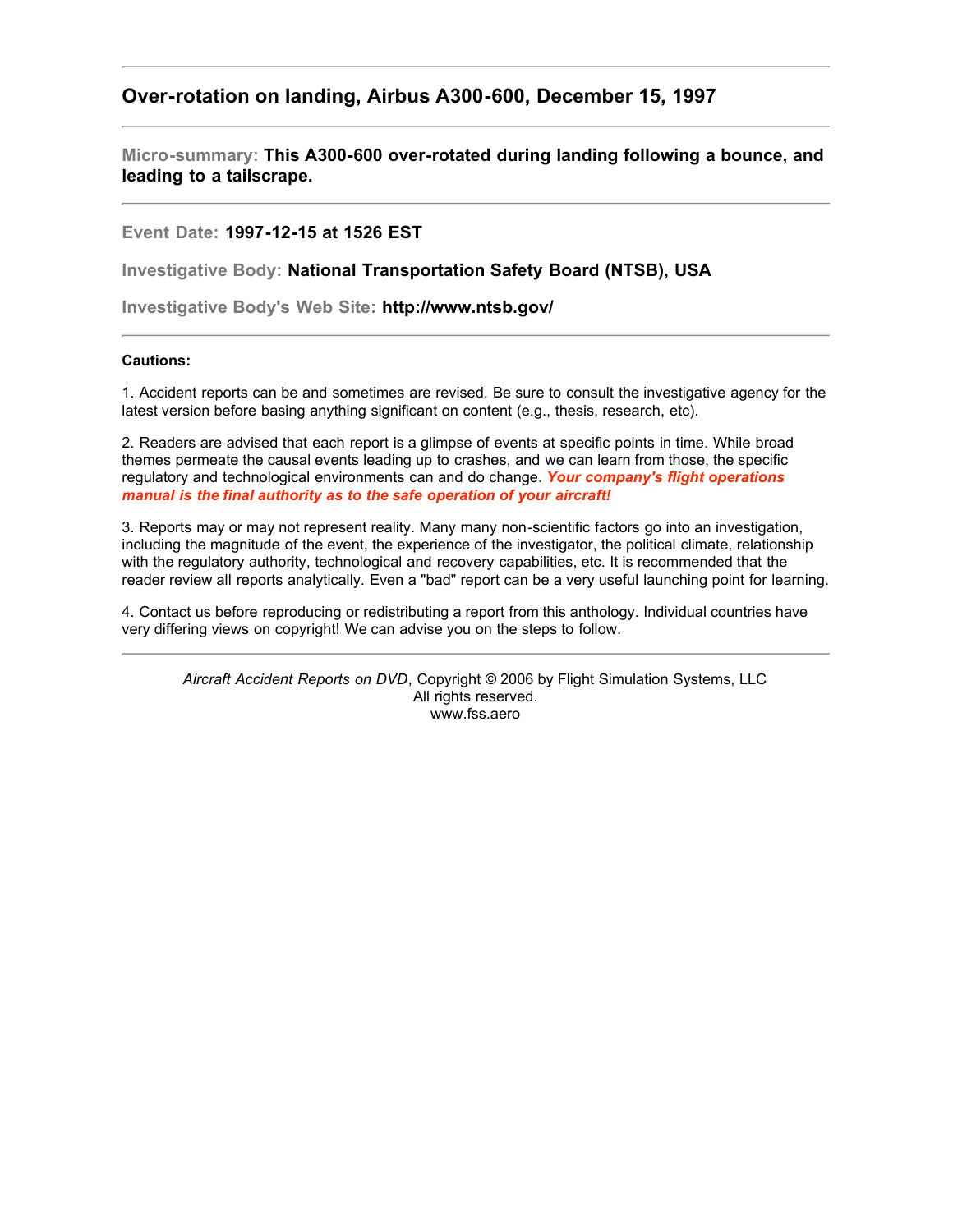| RANS <sub>P</sub>                                                                                                                                                                                                                                                                                                                                                                                                                                                                                                                                                                                                                                                                                                                                                                                                                                                                                                                                                                                                                                                                                                                                                                                                                                                                                                                                                                                                                                                                                                                                                                                                                                                                                                                                                                                                                                                                                                                                                                                                                                                                                                                                                                                                                                                                                                                                                                                                                                                                                                                                                                                   |                             |                           | NTSB ID: ATL98IA024              |                                  | Aircraft Registration Number: N90070 |  |  |  |  |  |
|-----------------------------------------------------------------------------------------------------------------------------------------------------------------------------------------------------------------------------------------------------------------------------------------------------------------------------------------------------------------------------------------------------------------------------------------------------------------------------------------------------------------------------------------------------------------------------------------------------------------------------------------------------------------------------------------------------------------------------------------------------------------------------------------------------------------------------------------------------------------------------------------------------------------------------------------------------------------------------------------------------------------------------------------------------------------------------------------------------------------------------------------------------------------------------------------------------------------------------------------------------------------------------------------------------------------------------------------------------------------------------------------------------------------------------------------------------------------------------------------------------------------------------------------------------------------------------------------------------------------------------------------------------------------------------------------------------------------------------------------------------------------------------------------------------------------------------------------------------------------------------------------------------------------------------------------------------------------------------------------------------------------------------------------------------------------------------------------------------------------------------------------------------------------------------------------------------------------------------------------------------------------------------------------------------------------------------------------------------------------------------------------------------------------------------------------------------------------------------------------------------------------------------------------------------------------------------------------------------|-----------------------------|---------------------------|----------------------------------|----------------------------------|--------------------------------------|--|--|--|--|--|
| <b>FACTUAL REPORT</b>                                                                                                                                                                                                                                                                                                                                                                                                                                                                                                                                                                                                                                                                                                                                                                                                                                                                                                                                                                                                                                                                                                                                                                                                                                                                                                                                                                                                                                                                                                                                                                                                                                                                                                                                                                                                                                                                                                                                                                                                                                                                                                                                                                                                                                                                                                                                                                                                                                                                                                                                                                               | Occurrence Date: 12/15/1997 |                           |                                  |                                  | Most Critical Injury: None           |  |  |  |  |  |
| <b>ÁVIATIQN</b><br>ETYBOP                                                                                                                                                                                                                                                                                                                                                                                                                                                                                                                                                                                                                                                                                                                                                                                                                                                                                                                                                                                                                                                                                                                                                                                                                                                                                                                                                                                                                                                                                                                                                                                                                                                                                                                                                                                                                                                                                                                                                                                                                                                                                                                                                                                                                                                                                                                                                                                                                                                                                                                                                                           |                             | Occurrence Type: Incident |                                  |                                  | Investigated By: NTSB                |  |  |  |  |  |
| Location/Time                                                                                                                                                                                                                                                                                                                                                                                                                                                                                                                                                                                                                                                                                                                                                                                                                                                                                                                                                                                                                                                                                                                                                                                                                                                                                                                                                                                                                                                                                                                                                                                                                                                                                                                                                                                                                                                                                                                                                                                                                                                                                                                                                                                                                                                                                                                                                                                                                                                                                                                                                                                       |                             |                           |                                  |                                  |                                      |  |  |  |  |  |
| Nearest City/Place                                                                                                                                                                                                                                                                                                                                                                                                                                                                                                                                                                                                                                                                                                                                                                                                                                                                                                                                                                                                                                                                                                                                                                                                                                                                                                                                                                                                                                                                                                                                                                                                                                                                                                                                                                                                                                                                                                                                                                                                                                                                                                                                                                                                                                                                                                                                                                                                                                                                                                                                                                                  | <b>State</b>                | Local Time                | Time Zone                        |                                  |                                      |  |  |  |  |  |
| <b>MONTEGO BAY</b>                                                                                                                                                                                                                                                                                                                                                                                                                                                                                                                                                                                                                                                                                                                                                                                                                                                                                                                                                                                                                                                                                                                                                                                                                                                                                                                                                                                                                                                                                                                                                                                                                                                                                                                                                                                                                                                                                                                                                                                                                                                                                                                                                                                                                                                                                                                                                                                                                                                                                                                                                                                  |                             |                           | 00000                            | 1526                             | EST                                  |  |  |  |  |  |
| Distance From Landing Facility:<br>Direction From Airport:<br>Airport Proximity: On Airport                                                                                                                                                                                                                                                                                                                                                                                                                                                                                                                                                                                                                                                                                                                                                                                                                                                                                                                                                                                                                                                                                                                                                                                                                                                                                                                                                                                                                                                                                                                                                                                                                                                                                                                                                                                                                                                                                                                                                                                                                                                                                                                                                                                                                                                                                                                                                                                                                                                                                                         |                             |                           |                                  |                                  |                                      |  |  |  |  |  |
| <b>Aircraft Information Summary</b>                                                                                                                                                                                                                                                                                                                                                                                                                                                                                                                                                                                                                                                                                                                                                                                                                                                                                                                                                                                                                                                                                                                                                                                                                                                                                                                                                                                                                                                                                                                                                                                                                                                                                                                                                                                                                                                                                                                                                                                                                                                                                                                                                                                                                                                                                                                                                                                                                                                                                                                                                                 |                             |                           |                                  |                                  |                                      |  |  |  |  |  |
| Aircraft Manufacturer                                                                                                                                                                                                                                                                                                                                                                                                                                                                                                                                                                                                                                                                                                                                                                                                                                                                                                                                                                                                                                                                                                                                                                                                                                                                                                                                                                                                                                                                                                                                                                                                                                                                                                                                                                                                                                                                                                                                                                                                                                                                                                                                                                                                                                                                                                                                                                                                                                                                                                                                                                               |                             |                           | Model/Series<br>Type of Aircraft |                                  |                                      |  |  |  |  |  |
| Airbus Industrie                                                                                                                                                                                                                                                                                                                                                                                                                                                                                                                                                                                                                                                                                                                                                                                                                                                                                                                                                                                                                                                                                                                                                                                                                                                                                                                                                                                                                                                                                                                                                                                                                                                                                                                                                                                                                                                                                                                                                                                                                                                                                                                                                                                                                                                                                                                                                                                                                                                                                                                                                                                    |                             |                           | A-300-600<br>Airplane            |                                  |                                      |  |  |  |  |  |
| Sightseeing Flight: No                                                                                                                                                                                                                                                                                                                                                                                                                                                                                                                                                                                                                                                                                                                                                                                                                                                                                                                                                                                                                                                                                                                                                                                                                                                                                                                                                                                                                                                                                                                                                                                                                                                                                                                                                                                                                                                                                                                                                                                                                                                                                                                                                                                                                                                                                                                                                                                                                                                                                                                                                                              |                             |                           |                                  | Air Medical Transport Flight: No |                                      |  |  |  |  |  |
| Narrative                                                                                                                                                                                                                                                                                                                                                                                                                                                                                                                                                                                                                                                                                                                                                                                                                                                                                                                                                                                                                                                                                                                                                                                                                                                                                                                                                                                                                                                                                                                                                                                                                                                                                                                                                                                                                                                                                                                                                                                                                                                                                                                                                                                                                                                                                                                                                                                                                                                                                                                                                                                           |                             |                           |                                  |                                  |                                      |  |  |  |  |  |
| Brief narrative statement of facts, conditions and circumstances pertinent to the accident/incident:<br>On December 15, 1997, about 1526 eastern standard time, an Airbus A300-600, N90070, experienced an<br>over-rotation during landing at the Sangster International Airport, in Montego Bay, Jamaica. The<br>airplane was operated by American Airlines as Flight 645, under the provisions of Title 14 CFR Part<br>121, and instrument flight rules. Instrument meteorological conditions prevailed and an IFR flight<br>plan was filed. The Airline Transport Pilot, Co-pilot, 9 flight attendants and 235 passengers were<br>not injured, and the airplane sustained minor damage. The flight originated at the John F Kennedy<br>airport, New York, New York at 1041.<br>In accordance with the International Standards and Recommended Practices of ICAO Annex 13,<br>paragraph 5.1, the state of occurrence, Montego Bay, Jamaica, in a letter dated December 18, 1997,<br>delegated the accident investigation to the state of registry/operator, the United States of<br>America, and the NTSB is responsible for the investigation and report.<br>According to the flying pilot, the existing wind information was different from the planned wind<br>information, resulting in a "circle to land" approach on runway 25. The downwind leg and turn to<br>final were normal with the airplane in the proper configuration, on speed, and "in the slot". As<br>per the final approach checklist the pilot armed the spoilers for deployment on main wheel<br>Upon touchdown the airplane bounced and the pilot said he increased the pitch attitude<br>touchdown.<br>of the airplane to soften the second touchdown. On the second touchdown, a flight attendant heard a<br>loud bang in the aft section of the airplane. Post flight inspection revealed damage to the tail<br>skid area on the underside of the airplane.<br>According to the flight manual, the deployment of the ground spoilers induces a 2 degree pitch up<br>and increases the sink rate of the aircraft, therefore contributing to the higher pitch angle that<br>can result in tail strikes. In the American Airlines A300 operating manual under touchdown, it<br>states that "no attempt should be made to hold the airplane off by further increase in attitude."<br>According to the flight data recorder the pitch attitude reached a maximum of 11.78 degrees which<br>occurred when the airplane touched down for the second time. The tail strike pitch attitude for the<br>A300-600 is 11.4 degrees. |                             |                           |                                  |                                  |                                      |  |  |  |  |  |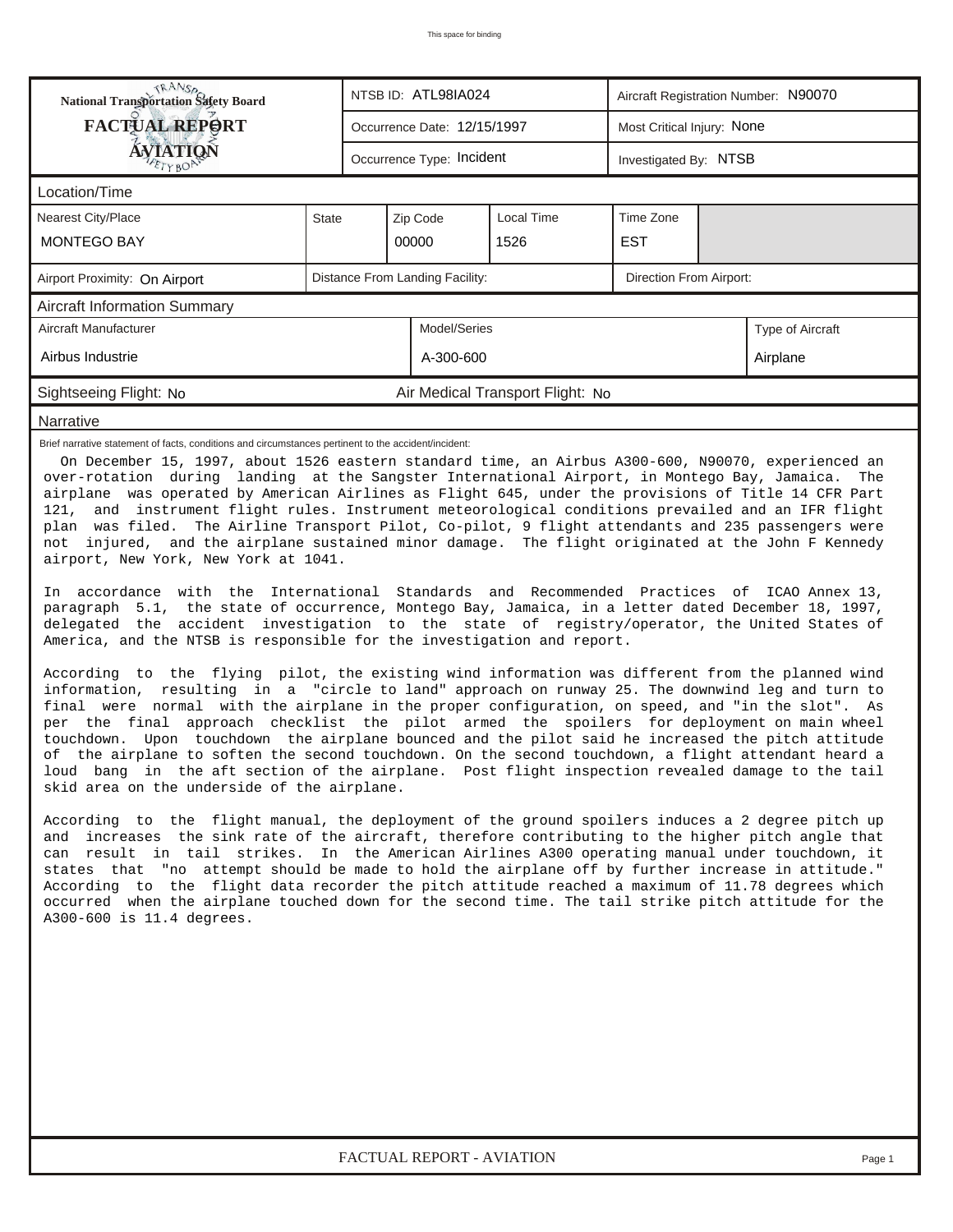| <b>National Transportation Safety Board</b>                             |                                                                               | NTSB ID: ATL98IA024                                      |                                                |    |  |                                       |  |                           |                      |             |
|-------------------------------------------------------------------------|-------------------------------------------------------------------------------|----------------------------------------------------------|------------------------------------------------|----|--|---------------------------------------|--|---------------------------|----------------------|-------------|
| FACTUAL REPORT                                                          |                                                                               |                                                          | Occurrence Date: 12/15/1997                    |    |  |                                       |  |                           |                      |             |
| <b>AVIATION</b>                                                         |                                                                               |                                                          | Occurrence Type: Incident                      |    |  |                                       |  |                           |                      |             |
| Landing Facility/Approach Information                                   |                                                                               |                                                          |                                                |    |  |                                       |  |                           |                      |             |
| <b>Airport Name</b>                                                     | Airport ID:                                                                   | Runway Used<br>Runway Length<br><b>Airport Elevation</b> |                                                |    |  |                                       |  |                           | Runway Width         |             |
| SANGSTER INTERNATIONAL                                                  | <b>MBJ</b>                                                                    |                                                          | 4 Ft. MSL                                      | 25 |  | 8400                                  |  | 150                       |                      |             |
| Runway Surface Type: Asphalt                                            |                                                                               |                                                          |                                                |    |  |                                       |  |                           |                      |             |
| Runway Surface Condition: Wet                                           |                                                                               |                                                          |                                                |    |  |                                       |  |                           |                      |             |
| Type Instrument Approach: Circling; VOR/DME                             |                                                                               |                                                          |                                                |    |  |                                       |  |                           |                      |             |
| VFR Approach/Landing:                                                   |                                                                               |                                                          |                                                |    |  |                                       |  |                           |                      |             |
| Aircraft Information                                                    |                                                                               |                                                          |                                                |    |  |                                       |  |                           |                      |             |
| Aircraft Manufacturer<br>Airbus Industrie                               |                                                                               |                                                          | Model/Series<br>A-300-600                      |    |  |                                       |  | 513                       | Serial Number        |             |
| Airworthiness Certificate(s): Transport                                 |                                                                               |                                                          |                                                |    |  |                                       |  |                           |                      |             |
| Landing Gear Type: Retractable - Tricycle                               |                                                                               |                                                          |                                                |    |  |                                       |  |                           |                      |             |
| Homebuilt Aircraft? No                                                  | Number of Seats: 267                                                          |                                                          | Certified Max Gross Wt.                        |    |  | 375888 LBS                            |  |                           | Number of Engines: 2 |             |
| Engine Type:<br>Turbo Fan                                               | <b>GE</b>                                                                     | Engine Manufacturer:<br>Model/Series:<br>CF6-80C2A5      |                                                |    |  |                                       |  | Rated Power:<br>57000 LBS |                      |             |
| - Aircraft Inspection Information                                       |                                                                               |                                                          |                                                |    |  |                                       |  |                           |                      |             |
| Type of Last Inspection                                                 |                                                                               |                                                          | Date of Last Inspection                        |    |  | Time Since Last Inspection            |  |                           | Airframe Total Time  |             |
| <b>Continuous Airworthiness</b>                                         |                                                                               | 11/1997                                                  | 1779 Hours                                     |    |  |                                       |  |                           |                      | 24372 Hours |
| - Emergency Locator Transmitter (ELT) Information                       |                                                                               |                                                          |                                                |    |  |                                       |  |                           |                      |             |
| <b>ELT Installed? Yes</b>                                               | ELT Operated? No                                                              |                                                          |                                                |    |  | ELT Aided in Locating Accident Site?  |  |                           |                      |             |
| Owner/Operator Information                                              |                                                                               |                                                          |                                                |    |  |                                       |  |                           |                      |             |
| Registered Aircraft Owner                                               |                                                                               |                                                          | <b>Street Address</b>                          |    |  |                                       |  |                           |                      |             |
| ORIX AIRCRAFT CORP.                                                     |                                                                               | City                                                     | <b>State</b>                                   |    |  |                                       |  |                           |                      | Zip Code    |
| Operator of Aircraft                                                    |                                                                               |                                                          | <b>Street Address</b><br>4333 AMON CARTER BLVD |    |  |                                       |  |                           |                      |             |
| <b>AMERICAN AIRLINES</b>                                                | City<br><b>DFW AIRPORT</b>                                                    |                                                          |                                                |    |  |                                       |  | State<br><b>TX</b>        | Zip Code<br>76155    |             |
| <b>Operator Does Business As:</b>                                       |                                                                               |                                                          |                                                |    |  | <b>Operator Designator Code: AALA</b> |  |                           |                      |             |
| - Type of U.S. Certificate(s) Held:                                     |                                                                               |                                                          |                                                |    |  |                                       |  |                           |                      |             |
| Air Carrier Operating Certificate(s): Flag Carrier/Domestic             |                                                                               |                                                          |                                                |    |  |                                       |  |                           |                      |             |
| Operating Certificate: Large Aircraft Operator<br>Operator Certificate: |                                                                               |                                                          |                                                |    |  |                                       |  |                           |                      |             |
| Regulation Flight Conducted Under: Part 121: Air Carrier                |                                                                               |                                                          |                                                |    |  |                                       |  |                           |                      |             |
|                                                                         | Type of Flight Operation Conducted: Scheduled; International; Passenger/Cargo |                                                          |                                                |    |  |                                       |  |                           |                      |             |
| FACTUAL REPORT - AVIATION<br>Page 2                                     |                                                                               |                                                          |                                                |    |  |                                       |  |                           |                      |             |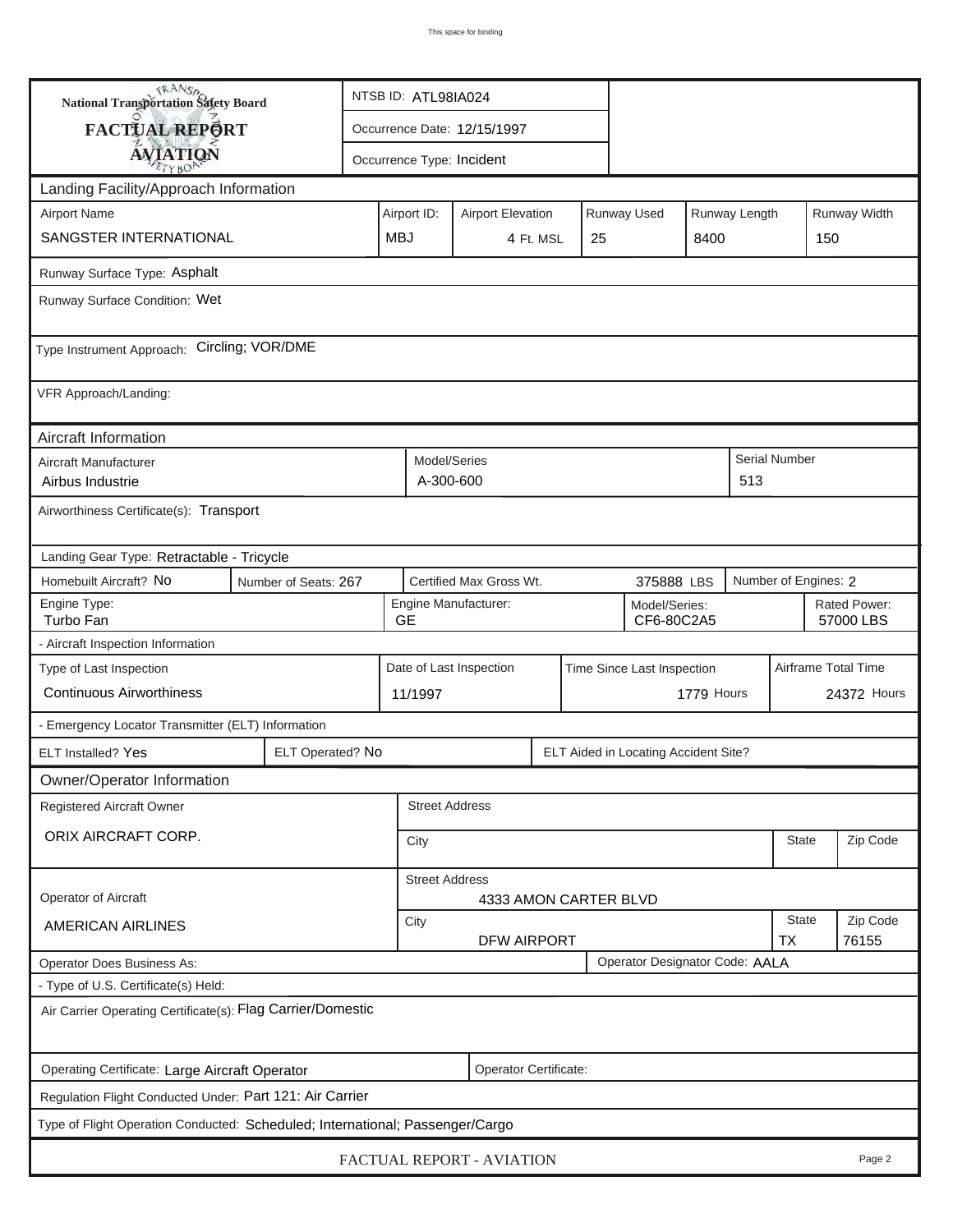| <b>National Transportation Safety Board</b>                                                          |                                                             |                                                                                                              |      |                                                      | NTSB ID: ATL98IA024         |            |              |        |                                        |                    |                |  |                                    |            |
|------------------------------------------------------------------------------------------------------|-------------------------------------------------------------|--------------------------------------------------------------------------------------------------------------|------|------------------------------------------------------|-----------------------------|------------|--------------|--------|----------------------------------------|--------------------|----------------|--|------------------------------------|------------|
| FACTUAL REPORT                                                                                       |                                                             |                                                                                                              |      |                                                      | Occurrence Date: 12/15/1997 |            |              |        |                                        |                    |                |  |                                    |            |
|                                                                                                      | <b>AVIATION</b>                                             |                                                                                                              |      |                                                      | Occurrence Type: Incident   |            |              |        |                                        |                    |                |  |                                    |            |
|                                                                                                      |                                                             |                                                                                                              |      |                                                      |                             |            |              |        |                                        |                    |                |  |                                    |            |
| <b>First Pilot Information</b><br><b>State</b><br>Date of Birth                                      |                                                             |                                                                                                              |      |                                                      |                             |            |              |        |                                        |                    |                |  |                                    |            |
| City<br>Name                                                                                         |                                                             |                                                                                                              |      |                                                      |                             |            |              |        |                                        |                    |                |  |                                    | Age        |
| On File                                                                                              |                                                             | On File<br>On File                                                                                           |      |                                                      |                             |            |              |        |                                        |                    |                |  | 42                                 |            |
| Principal Profession: Civilian Pilot<br>Certificate Number: On File<br>Seat Occupied: Left<br>Sex: M |                                                             |                                                                                                              |      |                                                      |                             |            |              |        |                                        |                    |                |  |                                    |            |
| Airline Transport<br>Certificate(s):                                                                 |                                                             |                                                                                                              |      |                                                      |                             |            |              |        |                                        |                    |                |  |                                    |            |
| Airplane Rating(s):<br>Multi-engine Land                                                             |                                                             |                                                                                                              |      |                                                      |                             |            |              |        |                                        |                    |                |  |                                    |            |
|                                                                                                      | Rotorcraft/Glider/LTA:                                      |                                                                                                              |      |                                                      |                             |            |              |        |                                        |                    |                |  |                                    |            |
|                                                                                                      |                                                             |                                                                                                              |      |                                                      |                             |            |              |        |                                        |                    |                |  |                                    |            |
| Instrument Rating(s): Airplane<br>Instructor Rating(s):                                              |                                                             |                                                                                                              |      |                                                      |                             |            |              |        |                                        |                    |                |  |                                    |            |
|                                                                                                      | Type Rating/Endorsement for Accident/Incident Aircraft? Yes |                                                                                                              |      |                                                      |                             |            |              |        | <b>Current Biennial Flight Review?</b> |                    |                |  |                                    |            |
|                                                                                                      | Medical Cert.: Class 1                                      |                                                                                                              |      | Medical Cert. Status: Valid Medical--no waivers/lim. |                             |            |              |        |                                        |                    |                |  | Date of Last Medical Exam: 12/1997 |            |
|                                                                                                      |                                                             |                                                                                                              |      |                                                      |                             |            |              |        |                                        |                    |                |  |                                    |            |
| - Flight Time Matrix                                                                                 |                                                             | Airplane<br>Airplane<br>This Make<br>All A/C<br>Night<br>Mult-Engine<br>and Model<br>Single Engine<br>Actual |      | Instrument                                           | Simulated                   | Rotorcraft |              | Glider | Lighter<br>Than Air                    |                    |                |  |                                    |            |
| <b>Total Time</b>                                                                                    |                                                             | 14380                                                                                                        | 3378 |                                                      |                             |            |              |        |                                        |                    |                |  |                                    |            |
|                                                                                                      | Pilot In Command(PIC)                                       |                                                                                                              |      |                                                      |                             |            |              |        |                                        |                    |                |  |                                    |            |
| Instructor                                                                                           |                                                             |                                                                                                              |      |                                                      |                             |            |              |        |                                        |                    |                |  |                                    |            |
| Last 90 Days                                                                                         |                                                             |                                                                                                              | 141  |                                                      |                             |            |              |        |                                        |                    |                |  |                                    |            |
| Last 30 Days                                                                                         |                                                             |                                                                                                              | 62   |                                                      |                             |            |              |        |                                        |                    |                |  |                                    |            |
| Last 24 Hours                                                                                        |                                                             |                                                                                                              | 4    |                                                      |                             |            |              |        |                                        |                    |                |  |                                    |            |
|                                                                                                      | Seatbelt Used? Yes                                          |                                                                                                              |      | Shoulder Harness Used? Yes                           |                             |            |              |        | Toxicology Performed? No               |                    |                |  | Second Pilot? Yes                  |            |
|                                                                                                      |                                                             |                                                                                                              |      |                                                      |                             |            |              |        |                                        |                    |                |  |                                    |            |
|                                                                                                      | Flight Plan/Itinerary                                       |                                                                                                              |      |                                                      |                             |            |              |        |                                        |                    |                |  |                                    |            |
|                                                                                                      | Type of Flight Plan Filed: IFR                              |                                                                                                              |      |                                                      |                             |            |              |        |                                        |                    |                |  |                                    |            |
| Departure Point                                                                                      |                                                             |                                                                                                              |      |                                                      |                             |            | <b>State</b> |        | Airport Identifier                     |                    | Departure Time |  |                                    | Time Zone  |
| <b>JFK</b>                                                                                           |                                                             |                                                                                                              |      |                                                      |                             |            | <b>NY</b>    |        | <b>JFK</b>                             | 1041               |                |  |                                    | <b>EST</b> |
| Destination                                                                                          |                                                             |                                                                                                              |      |                                                      |                             |            | State        |        |                                        | Airport Identifier |                |  |                                    |            |
| Same as Accident/Incident Location                                                                   |                                                             |                                                                                                              |      |                                                      |                             |            |              |        | <b>MBJ</b>                             |                    |                |  |                                    |            |
| Type of Clearance: IFR                                                                               |                                                             |                                                                                                              |      |                                                      |                             |            |              |        |                                        |                    |                |  |                                    |            |
| Type of Airspace: Class C                                                                            |                                                             |                                                                                                              |      |                                                      |                             |            |              |        |                                        |                    |                |  |                                    |            |
|                                                                                                      | Weather Information                                         |                                                                                                              |      |                                                      |                             |            |              |        |                                        |                    |                |  |                                    |            |
| Source of Briefing:<br>Company                                                                       |                                                             |                                                                                                              |      |                                                      |                             |            |              |        |                                        |                    |                |  |                                    |            |
| Method of Briefing:                                                                                  |                                                             |                                                                                                              |      |                                                      |                             |            |              |        |                                        |                    |                |  |                                    |            |
|                                                                                                      |                                                             |                                                                                                              |      | FACTUAL REPORT - AVIATION                            |                             |            |              |        |                                        |                    |                |  |                                    | Page 3     |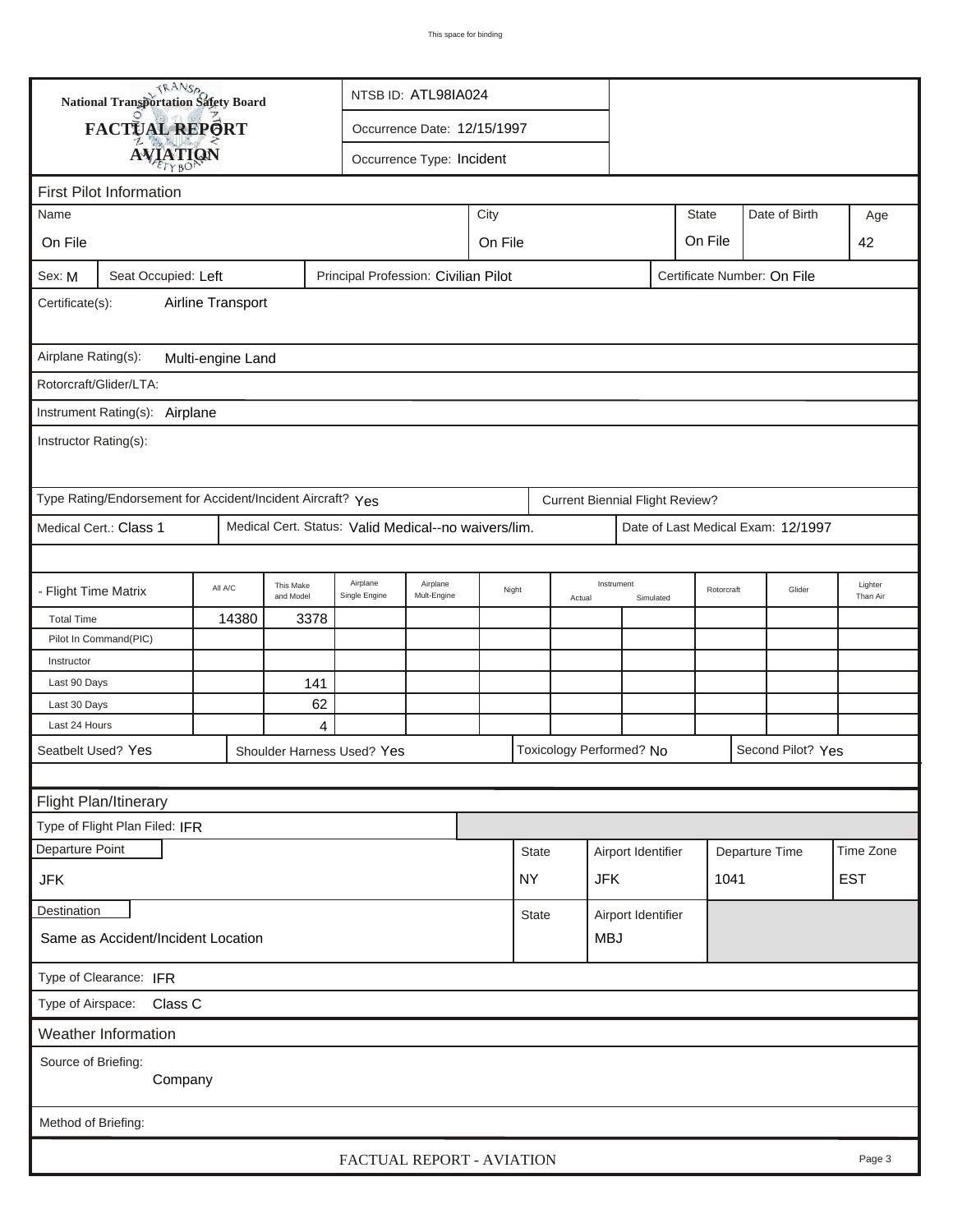| <b>National Transportation Safety Board</b>                                                               |                                              |                  |                       | NTSB ID: ATL98IA024                                             |      |                                   |  |                         |                         |                            |                              |     |  |
|-----------------------------------------------------------------------------------------------------------|----------------------------------------------|------------------|-----------------------|-----------------------------------------------------------------|------|-----------------------------------|--|-------------------------|-------------------------|----------------------------|------------------------------|-----|--|
| FACTUAL REPORT                                                                                            |                                              |                  |                       | Occurrence Date: 12/15/1997                                     |      |                                   |  |                         |                         |                            |                              |     |  |
| <b>AVIATION</b>                                                                                           |                                              |                  |                       |                                                                 |      |                                   |  |                         |                         |                            |                              |     |  |
| Occurrence Type: Incident<br>Weather Information                                                          |                                              |                  |                       |                                                                 |      |                                   |  |                         |                         |                            |                              |     |  |
| WOF ID<br><b>Observation Time</b><br>Time Zone<br><b>WOF Elevation</b><br>WOF Distance From Accident Site |                                              |                  |                       |                                                                 |      |                                   |  |                         |                         |                            | Direction From Accident Site |     |  |
|                                                                                                           |                                              |                  |                       |                                                                 |      |                                   |  |                         |                         |                            |                              |     |  |
| MBJ                                                                                                       | 0000<br>0 Ft. MSL<br>0 NM                    |                  |                       |                                                                 |      |                                   |  |                         |                         |                            | 0 Deg. Mag.                  |     |  |
|                                                                                                           | Sky/Lowest Cloud Condition: Scattered        |                  |                       |                                                                 |      | 1800 Ft. AGL                      |  |                         | Condition of Light: Day |                            |                              |     |  |
|                                                                                                           | Lowest Ceiling: Broken                       |                  |                       | 3200 Ft. AGL<br>5<br><b>SM</b><br>Visibility:                   |      |                                   |  |                         |                         | Altimeter:<br>29.00<br>"Hg |                              |     |  |
| Temperature:                                                                                              | 25 °C                                        | Dew Point:       |                       | $^{\circ} \text{C}$<br>Wind Direction: 300<br>Density Altitude: |      |                                   |  |                         |                         |                            | 1911                         | Ft. |  |
| Wind Speed: 12                                                                                            |                                              | Gusts:           |                       | Weather Condtions at Accident Site: Instrument Conditions       |      |                                   |  |                         |                         |                            |                              |     |  |
| Visibility (RVR):                                                                                         | 0<br>Ft.                                     | Visibility (RVV) | $\mathbf 0$           | SM                                                              |      | Intensity of Precipitation: Light |  |                         |                         |                            |                              |     |  |
|                                                                                                           | Restrictions to Visibility:                  |                  |                       |                                                                 |      |                                   |  |                         |                         |                            |                              |     |  |
|                                                                                                           |                                              |                  |                       |                                                                 |      |                                   |  |                         |                         |                            |                              |     |  |
| Type of Precipitation:                                                                                    | <b>Rain Showers</b>                          |                  |                       |                                                                 |      |                                   |  |                         |                         |                            |                              |     |  |
|                                                                                                           |                                              |                  |                       |                                                                 |      |                                   |  |                         |                         |                            |                              |     |  |
|                                                                                                           | Accident Information                         |                  |                       |                                                                 |      |                                   |  |                         |                         |                            |                              |     |  |
|                                                                                                           | Aircraft Damage: Minor                       |                  |                       | Aircraft Fire: None                                             |      |                                   |  | Aircraft Explosion None |                         |                            |                              |     |  |
|                                                                                                           | Classification: U.S. Registered/Foreign Soil |                  |                       |                                                                 |      |                                   |  |                         |                         |                            |                              |     |  |
|                                                                                                           | - Injury Summary Matrix                      | Fatal            | Serious               | Minor                                                           | None | <b>TOTAL</b>                      |  |                         |                         |                            |                              |     |  |
| <b>First Pilot</b>                                                                                        |                                              |                  |                       |                                                                 | 1    | 1                                 |  |                         |                         |                            |                              |     |  |
| Second Pilot                                                                                              |                                              |                  |                       |                                                                 | 1    | 1                                 |  |                         |                         |                            |                              |     |  |
| <b>Student Pilot</b>                                                                                      |                                              |                  |                       |                                                                 |      |                                   |  |                         |                         |                            |                              |     |  |
|                                                                                                           | Flight Instructor                            |                  |                       |                                                                 |      |                                   |  |                         |                         |                            |                              |     |  |
| <b>Check Pilot</b>                                                                                        |                                              |                  |                       |                                                                 |      |                                   |  |                         |                         |                            |                              |     |  |
|                                                                                                           | <b>Flight Engineer</b>                       |                  |                       |                                                                 |      |                                   |  |                         |                         |                            |                              |     |  |
|                                                                                                           | Cabin Attendants                             |                  |                       |                                                                 | 8    | 8                                 |  |                         |                         |                            |                              |     |  |
| Other Crew                                                                                                |                                              |                  |                       |                                                                 | 1    | 1                                 |  |                         |                         |                            |                              |     |  |
| Passengers                                                                                                |                                              |                  |                       |                                                                 | 235  | 235                               |  |                         |                         |                            |                              |     |  |
| - TOTAL ABOARD -                                                                                          |                                              |                  |                       |                                                                 | 246  | 246                               |  |                         |                         |                            |                              |     |  |
| Other Ground                                                                                              |                                              | 0                | $\Omega$              | 0                                                               |      | 0                                 |  |                         |                         |                            |                              |     |  |
|                                                                                                           | - GRAND TOTAL -                              | 0                | 0 <br>0<br>246<br>246 |                                                                 |      |                                   |  |                         |                         |                            |                              |     |  |
|                                                                                                           |                                              |                  |                       |                                                                 |      |                                   |  |                         |                         |                            |                              |     |  |
| FACTUAL REPORT - AVIATION                                                                                 |                                              |                  |                       |                                                                 |      |                                   |  |                         |                         | Page 4                     |                              |     |  |